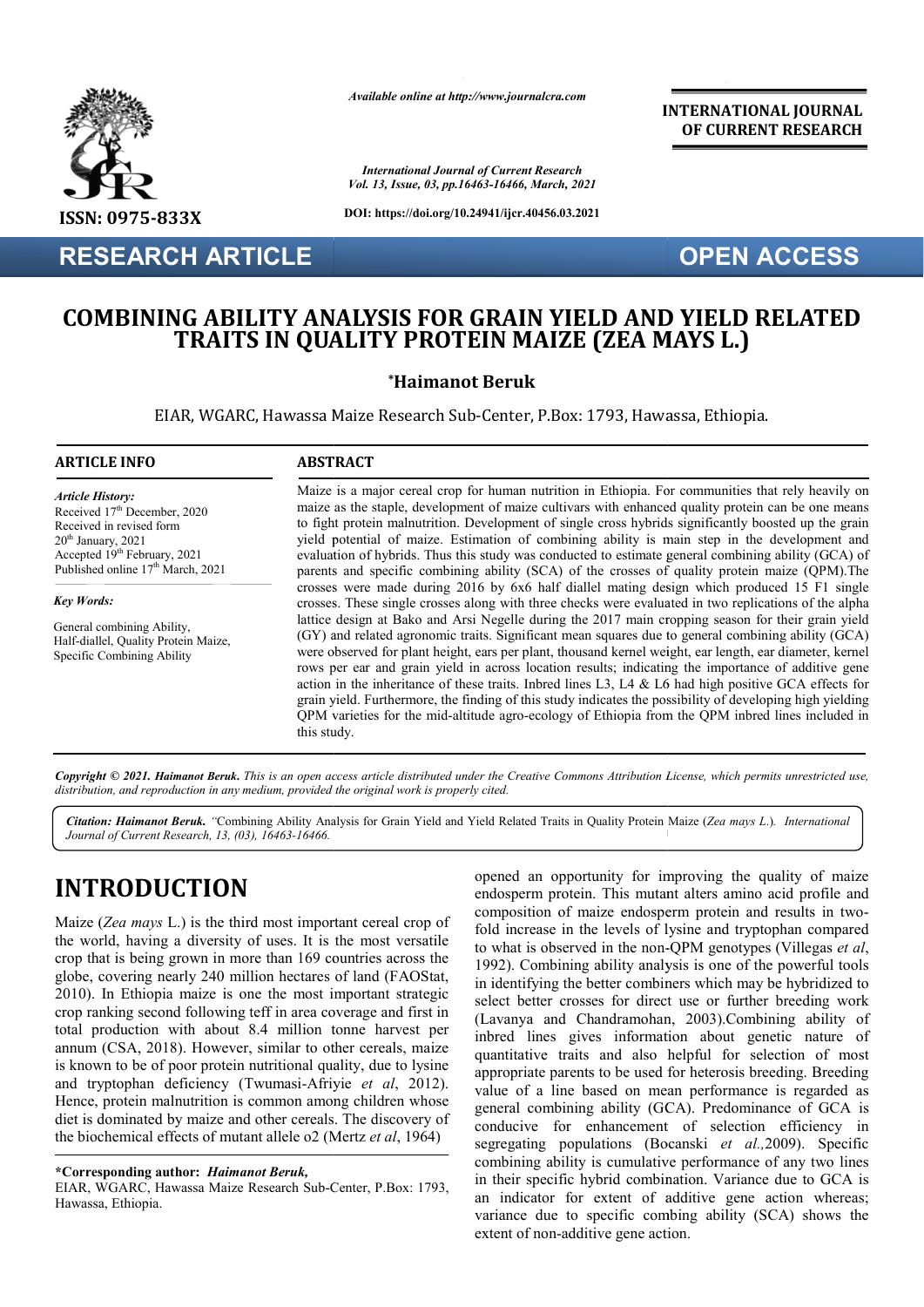Selection of appropriate breeding program for maximum genetic improvement is based on relative values of GCA and SCA (Hayman, 1954; Griffing, 1956).Thus this study was conducted with the aim to estimate the GCA ofQPM inbred lines and the SCA of their crosses.

#### **MATERIALS AND METHODS**

**Description of the Experimental Sites:** The experiment was conducted at two locations in the mid-altitude sub-humid agro-ecology of Ethiopia namely Bako and Arsi-Negelle.

**Experimental Materials:** A total of 18entries composed of 15 single crosses formed by crossing six QPM inbred lines in a half-diallel mating design in 2016 and three standard checks (BH546, BH547 and BHQP548) were studied. The QPM inbred lines were developed by Bako National Maize Research Center (BNMRC) of Ethiopia (Table 2).

**Experimental Design and Field Management:** The experimental design was alpha lattice design (Patterson and Williams, 1976) with 6 plots per an incomplete block and 3 incomplete blocks with in the replication. Each entry was planted in a one row 5.1 m long plot with spacing's of 0.75 m and 0.30 m between rows and plants respectively. The experiment were hand planted with two seeds per hill, which were later thinned to one plant to get the recommended planting density for the testing sites, 44,444 plants per hectare. Planting was conducted on the onset of the main rainy season after an adequate soil moisture level was reached to ensure good germination and seedling development. Other agronomic practices were carried out as per the required for the testing sites.

Data Collection: Data on grain yield and other traits were collected on a plot and sampled plants/ears bases. Data collected on a plot basis include days to 50% anthesis, days to 50% silking, anthesis to silking interval, biomass yield, harvest index, actual moisture content, field weight (kg/plot) while data recorded on sampled plants basis were ear height (cm), plant height (cm), thousand kernel weight (gm), ear length (cm) and ear diameter (cm) . Grain yield per hectare was calculated based on field weight per plot, moisture content adjusted to 12.5%, 80% constant shelling percent, and t/ha adjustment factor.

**Data Analysis:** Data were subjected to analyses of variance using the PROC GLM procedure in SAS software version 9.0 (SAS, 2002). In the analysis, genotypes were used as a fixed factor while replications, incomplete blocks within replication, and locations were considered as random factors. This was specified using the RANDOM statement in the PROC GLM model of SAS. Before conducting the combined analysis, the homogeneity of error variance of the two locations was determined. Combined ANOVA was performed only for traits where the error variances were homogenous. For traits that showed significant genotype by location interaction, the correlation among the genotypes and the locations mean for each trait were checked to determine whether there is a change of ranks among the genotypes across the location. Furthermore, Griffing (1956) method IV diallel analysis for combining ability was executed for traits that exhibited significant differences among crosses.

The mathematical model for combining ability analysis of combined analysis is:

Yijk=  $\mu$  + lk+ gi+ gj+ sij+ (lg)ik+ (lg)jk+ (ls)ijk+ eijk

Where Yijk is the mean over replications and blocks within replications of the single cross (i x j) in the kth environment;  $\Box$ is the overall mean; lk is the k th environment effect; gi, gj and sij are general and specific combining ability effects (Griffing, 1956); (lg)ik and (lg)jk are GCA effects of i and j parents and their interaction with environment respectively; (ls)ijk is SCA interaction with environment; eijk is the error term.

#### **RESULT AND DISCUSSION**

**Combining Ability Analysis:** The combined analysis of variance showed significant mean squares due to hybrids for plant height, ears per plant, thousand kernels weight, ear length, ear diameter, number of kernel rows per ear and grain yield (Table 3).

Mean squares due to GCA were significant for plant height, ears per plant, thousand kernel weight, ear length, ear diameter, number of kernel rows per ear and for grain yield. GCA x Location interaction was significant for days to silking, anthesissilking interval and ear length, while SCA x Location interaction was significant for days to anthesis, days to silking, plant height, anthesissilking interval, harvest index and biomass yield. The Hybrid x Location interaction was significant for all these traits. In line with this study (Wolde *et al*., 2017) reported significant GCA mean squares due to lines for grain yield, days to silking and plant height and significant SCA mean squares for grain yield and plant height; significant GCA x location for grain yield in across location analysis. Similarly, (Tilahun *et al*., 2017) reported on the combined analysis significant GCA and SCA for grain yield, days to silking, anthesissilking interval, plant height, plant aspect and ear aspect and only significant GCA for ear per plant, das to anthesis and ear height. This same trial revealed significant mean square of  $GCA \times$  location interaction for days to anthesis, plant aspect and ear aspect and non-significant SCA  $\times$  location interaction for grain yield, days to anthesis, days to silking, plant height, anthesissilking interval and ear per plant. In a combined analysis, (Hossein*et al*., 2014) reported significant mean squares due to SCA and GCA for days to silking, plant and ear height, ear length, thousand kernel weight, number of rows per ear and kernel yield maize.

In line with the current study, (Legesse *et al*., 2009) reported highly significant GCA and SCA mean squares due to lines and testers for grain yield, days to silking and plant height. Mean square due to GCA x location were significant for grain yield and days to silking. Bayisa*et al*. (2008) found significant mean squares due to GCA and SCA for several studied traits in a line by tester analysis conducted across locations.

**General Combining Ability Effectsof inbred lines:** Across location genetic analysis of variance showed that 3 (L3, L4 & L6) of the inbred lines expressed positive and significant GCA effect which means significantly good combiners for an increase grain yield. On the other hand, L1, L2 and L5 expressed significantly negative GCA effects (Table 4). The result of the current study agreed with(Tilahun *et al*., 2017, Wolde *et al*., 2017, Alamerew and Warsi, 2015, Legesse *et al*., 2009, Asefa *et al*., 2008) who reported significant positive and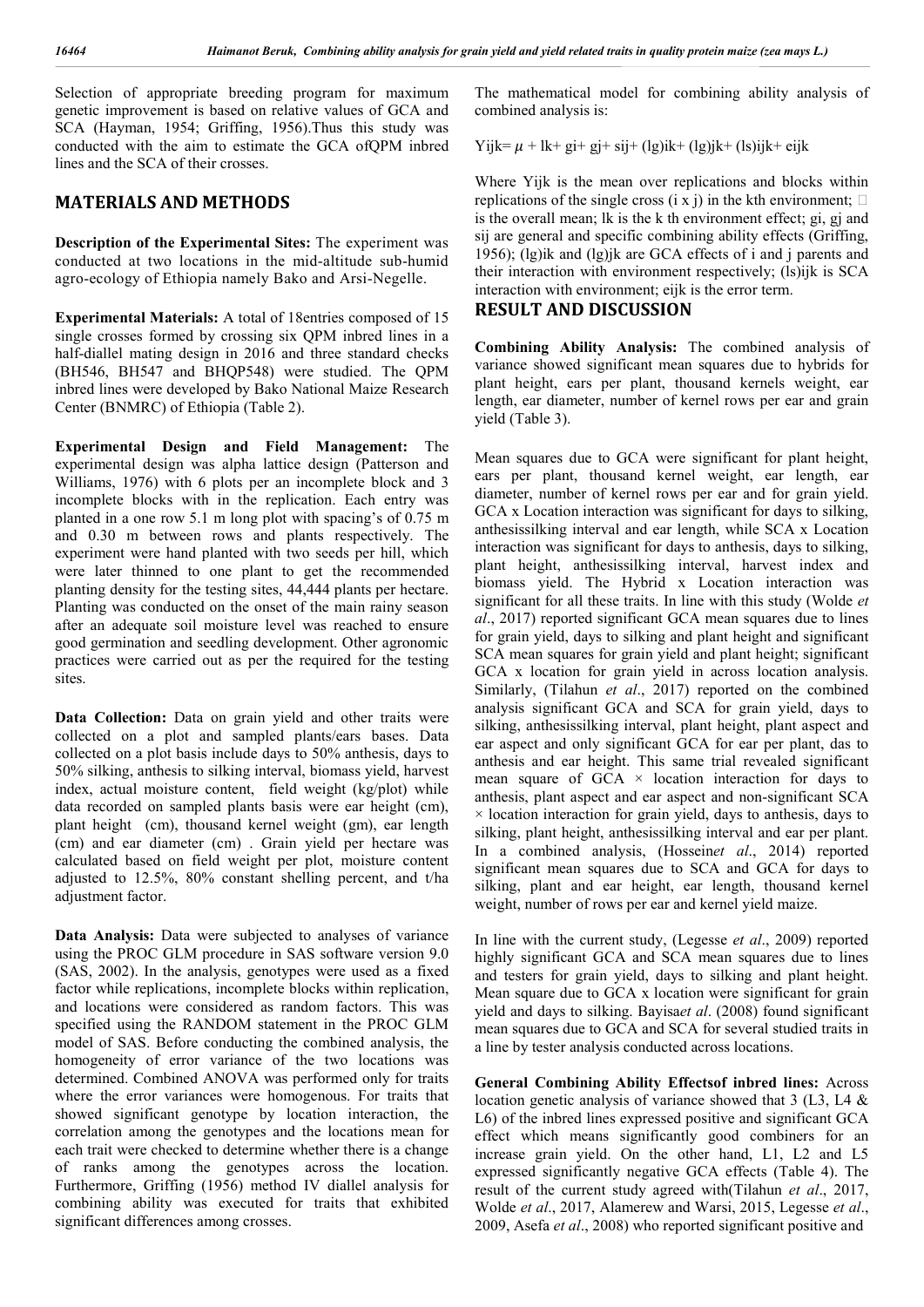#### **Table 1. Description of the study area**

| <b>Sites</b> | Altitude (m.a.s.l) | Latitude N      | Longitude E | Temperature ( ${}^0C$ ) |      | Rain | fall | Soil type       |
|--------------|--------------------|-----------------|-------------|-------------------------|------|------|------|-----------------|
|              |                    |                 |             | Min                     | Max  | (mm) |      |                 |
| Bako         | 1650               |                 | $37^009'$   | 13.3                    | 28.0 | 1244 |      | <b>Nitosols</b> |
| Arsi-Negelle | 1960               | $7^{\circ} 20'$ | 38°9'       |                         | 26   | 886  |      | Vertisol        |

#### **Table 2. List of lines used in the diallel cross**

| N <sub>0</sub> . | Code           | Pedigree                                                                                      |
|------------------|----------------|-----------------------------------------------------------------------------------------------|
|                  | L1             | ZM621A-10-1-1-1-2-B*10-B-B-B                                                                  |
|                  | L <sub>2</sub> | [MSRXG9]C1F2-205-1(OSU23i)-5-3-X-X-1-BBB-1-BB-1-BB-B-B-B-B                                    |
|                  | L <sub>3</sub> | MAS[206/312]-23-2-1-1-B*5-B-B                                                                 |
|                  | IA             | BK02-Z-311-28(F2)-B-1 X CML-144(F2)-15-2-1-1-1                                                |
|                  | L5             | [[GOL5/[GOL5/[MSRXPOOL9]C1F2-205-1(OSU23i)-5-3-X-X-1-BB]F2-4sx]-11-3-1-1-                     |
|                  |                | B*4/CML511]-1-B-1-BBB-1-B-B-B-B                                                               |
|                  | I 6            | $(CML-142 \text{ X } 144-7-b(F2) \text{ X } 144-7-b(F2) \text{ X } 144-7-b) - B-20-1-1-2-1-1$ |

#### **Table 3. Mean square of combined analysis of GCA and SCA for grain yield and different traits in diallel crosses in 2017 cropping season**

| Source of variation   | Df | grain yield            | Days to anthesis    |                      |                     | Days to silking     |            | Plant height         |                    | Anthesissilking interval | ear per plant       |
|-----------------------|----|------------------------|---------------------|----------------------|---------------------|---------------------|------------|----------------------|--------------------|--------------------------|---------------------|
| Hybrids               | S  | $7.25**$               | $36.54^{NS}$        |                      | 31.56 <sup>NS</sup> |                     | 1448.03*** |                      | 6.67 <sup>NS</sup> |                          | $0.16**$            |
| <b>GCA</b>            | 5  | 18.20*                 | 58.17 <sup>NS</sup> |                      | 52.22 <sup>NS</sup> |                     | 3433.84**  |                      | 4.30 <sup>NS</sup> |                          | $0.34**$            |
| <b>SCA</b>            | 9  | 1.16 <sup>NS</sup>     | 24.39 <sup>NS</sup> |                      |                     | 20.08 <sup>NS</sup> |            | 344.80 <sup>NS</sup> | 7.99 <sup>NS</sup> |                          | 0.07 <sup>NS</sup>  |
| Location              |    | $30.37NS$              |                     | 968.02 <sup>NS</sup> |                     | 1550.42***          |            | 76469.40*            | 99.00*             |                          | 0.06 <sup>NS</sup>  |
| Hybrids x location    | 14 | 1.87 <sup>NS</sup>     | 22.34***            |                      |                     | $20.20***$          |            | 199.79**             | $3.24*$            |                          | 0.03 <sup>NS</sup>  |
| GCA x location        | 5  | 2.21 <sup>NS</sup>     | $10.67^{\,\rm NS}$  |                      |                     | $11.37*$            |            | 141.18 <sup>NS</sup> | $3.80*$            |                          | 0.03 <sup>NS</sup>  |
| SCA x location        | 9  | 1.68 <sup>NS</sup>     | 28.82***            |                      |                     | $25.11***$          |            | 232.36**             | $2.93*$            |                          | 0.04 <sup>NS</sup>  |
| Error                 | 28 | 0.93                   | 5.28                |                      |                     | 4.16                |            | 66.66                | 1.19               |                          | 0.03                |
| % contribution of GCA |    | 94                     | 70                  |                      | 72                  |                     | 91         |                      | 35                 |                          | 83                  |
| % contribution of SCA |    | 6                      | 30                  |                      | 28                  |                     | 9          |                      | 65                 |                          | 17                  |
|                       |    |                        |                     |                      |                     |                     |            |                      |                    |                          |                     |
| Source of variation   | Df | thousand kernel weight |                     | Ear length           |                     | Ear diameter        |            | Kernel row per ear   |                    | Harvest index            | Biomass yield       |
| Hybrids               | 14 | 10002.32***            |                     | 8.97**               |                     | $0.14***$           |            | $3.87***$            |                    | 145.35 <sup>NS</sup>     | 28.49 <sup>NS</sup> |
| <b>GCA</b>            | 5  | 26701.70**             |                     | 23.87*               |                     | $0.32**$            |            | $9.69***$            |                    | $83.68^{\rm\, NS}$       | 50.92 <sup>NS</sup> |
| <b>SCA</b>            | 9  | $724.88^{\text{ NS}}$  |                     | 0.68 <sup>NS</sup>   |                     | $0.03^{\rm\, NS}$   |            | 0.64 <sup>NS</sup>   |                    | 179.61 <sup>NS</sup>     | 16.03 <sup>NS</sup> |
| Location              |    | $11878.38$ $^{\rm NS}$ |                     | 49.84*               |                     | $1.38*$             |            | 44.06**              |                    | 5283.24 <sup>NS</sup>    | 1456.11*            |
| Hybrids x location    | 14 | 845.20 <sup>NS</sup>   |                     | $2.40*$              |                     | 0.02 <sup>NS</sup>  |            | 0.27 <sup>NS</sup>   |                    | 140.62*                  | $14.01**$           |
| GCA x location        | 5. | $1632.22^{NS}$         |                     | $3.44*$              |                     | 0.02 <sup>NS</sup>  |            | 0.28 <sup>NS</sup>   |                    | 126.47 <sup>NS</sup>     | 7.52 <sup>NS</sup>  |
| SCA x location        | 9  | 407.96 N               |                     | 1.83 <sup>NS</sup>   |                     | 0.03 <sup>NS</sup>  |            | 0.26 <sup>NS</sup>   |                    | 148.47*                  | $17.61**$           |
| Error                 | 28 | 496.07                 |                     | 1.05                 |                     | 0.02                |            | 0.35                 |                    | 58.62                    | 4.74                |
| % contribution of GCA |    | 97                     |                     | 97                   | 91                  |                     | 94         |                      |                    | 32                       | 76                  |
| % contribution of SCA |    | 3                      |                     | 3                    |                     | 9                   |            | 6                    |                    | 68                       | 24                  |

**Table 4. Across location GCA estimates of grain yield and yield related traits**

| Line      | Grain vield | Plant Height | Ear Per Plant | Thousand kernel Weight | Ear Length | Ear Diameter | Kernel Row Per Ear |
|-----------|-------------|--------------|---------------|------------------------|------------|--------------|--------------------|
|           | $-1.09***$  | $-7.10***$   | $-0.21***$    | $-14.46**$             | $-0.65**$  | $0.23***$    | $16***$            |
|           | $-0.51*$    | $-2.92$      | $-0.13**$     | $35.54***$             | $.09***$   | $-0.11**$    | $-0.53***$         |
|           | 119***      | 0.46         | $0.15***$     | $-4.82$                | $-0.43$    | 0.03         | 0.01               |
| 4         | $0.99***$   | $4.90*$      | $0.14**$      | $18.74***$             | 0.07       | $0.07*$      | $-0.29*$           |
|           | $-1.21***$  | $-19.79***$  | $-0.01$       | $-71.45***$            | $-1.73***$ | $-0.15***$   | $0.61***$          |
| 6         | $0.63**$    | 24.46***     | 0.04          | $36.74***$             | $1.64***$  | $-0.08*$     | $-0.97***$         |
| <b>SE</b> | 0.22        | .86          | 0.04          | 5.08                   | 0.23       | 0.03         | 0.13               |

\*\*\*= Significant at P<0.001 level of probability, \*\* significant at P<0.01, \* = Significant at P<0.05 Level of probability.

negative GCA effects for grain yield in pooled analysis of combining ability. For plant height, three inbred lines expressed negative GCA effects out of which L1 & L5 showed significant for the reduction of plant height while L4 and L6 expressed positive and significant GCA effects for an increase of plant height (Table 4). The result of this study is in conformity with the findings of (Wolde *et al*., 2017, Alamerew and Warsi, 2015, Gudeta Napir, 2015). Inbred lines L3 and L4 were significantly better combiners for an increasing of number of ears per plant while L1 and L2 were significantly least combiners for this trait (table 4). Positive and significant GCA effects for umber of ears per plant indicate prolificacy which is desirable in increasing maize productivity where as

negative and significant GCA effects for this trait indicate nonprolificacy which is undesirable. Similarly, (Tilahun *et al*., 2017) found both negative and positive GCA effect for number of ear per plant. For thousand kernel weight, L2, L4 and L6 showed positive and highly significant GCA effect for an increase of thousand-kernel weight while L1 and L5 showed negative and significant GCA effect for reduced thousand kernel weight (table 4). In line with the current findings (Gebre, 2017, Tilahun *et al*., 2017) and (Gurmu, 2007) reported significant positive and negative GCA effects for thousand kernel weight in maize. Three inbred lines showed positive GCA effect out of which L2 & L6 were significantly better combiners for increasing ear length while L1 & L5 showed negative and significant GCA effect for reduced ear